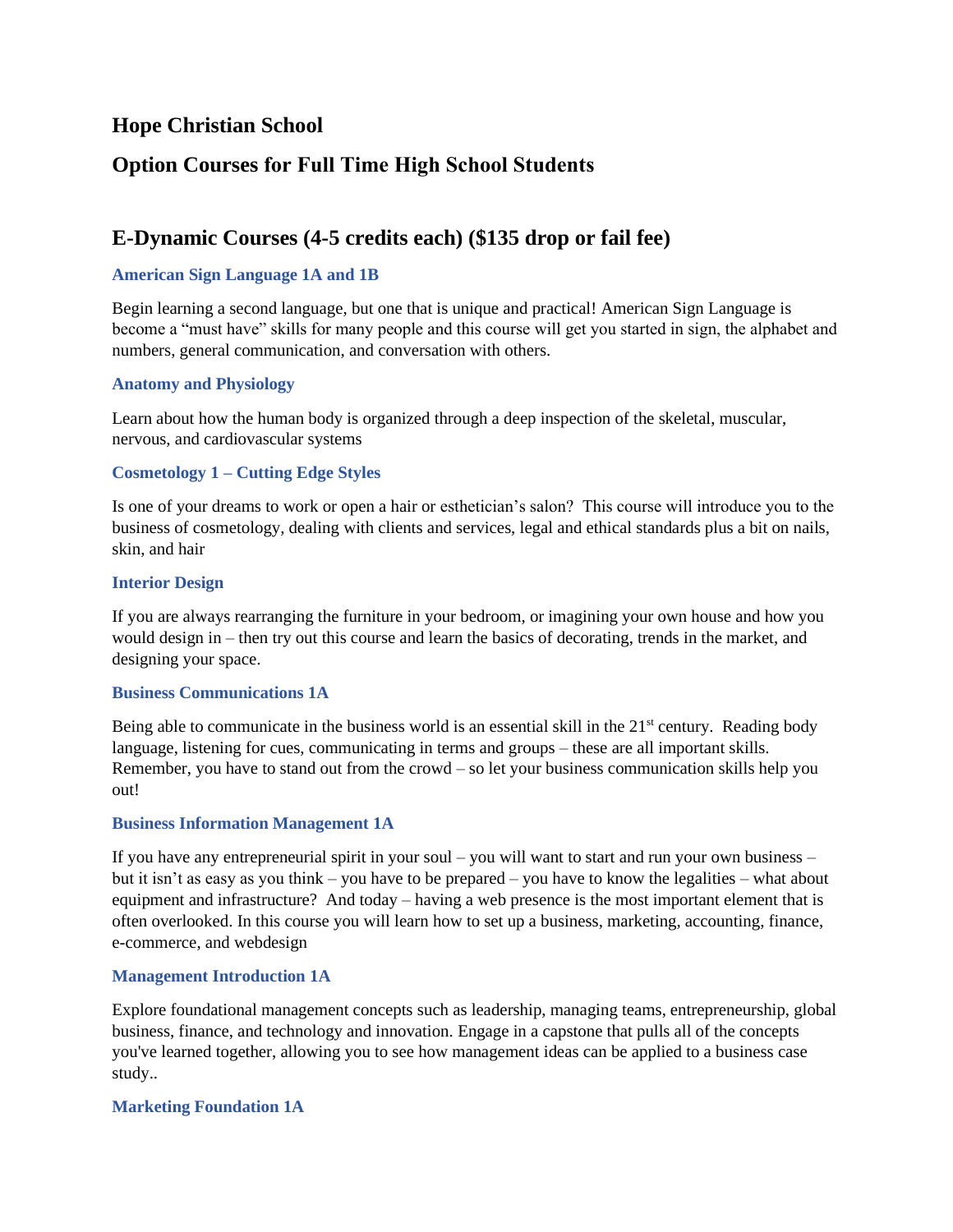Explore the role of marketing in business in addition to the basics of business management, customer service, and economics. Also, you will examine how to identify target markets, perform market research, and develop successful marketing strategies

## **Digital Photography 1A**

Manual camera required! Take your camera basics beyond the AUTO setting and learn how to manipulate light and compose your images. The end result will be the start of your photography portfolio.

### **Digital Design**

Would you like to explore the idea of graphic art with principles of design? Learn how industry standards and how they are changing with digital expression – explore typography, colour and print design.

### **AgriScience 1**

Learn about how agriculture and technology intersect in our world and how important both are to sustaining our world population in the future.

### **3D Modelling**

Learn how 3D models are built and how to practice using a variety of modelling methods and create a portfolio of your own wonderful ideas.

### **Coding 1A**

Discover how to create and build your own website using HTML and CSS, and learn the basics of Javascript and Python Programming

## **Social Science Courses**

- **SSN2171 - Personal Psychology** (3 credits)
- **SSN2172 - General Psychology** (3 credits)
- **SSN2176 - Sociology** (3 credits)
- **SSN3171 - Experimental Psychology** (3 credits)
- **SSN3166 – World Geography** (3 credits)
- **SSN3161 – World Religions** (3 credits)
- **LDC2088 – Life of Christ** (5 credits)
- **LDC3088 – Christian Apologetics** (5 credits)

**SSN3154 – Aboriginal Studies** (5 credits – must complete Social Studies 10/20 with HCS)

## **Fine Arts Course**

**Art 10/20/30** – all three 5 credit courses are offered during the school year. Each course explores several different mediums and build on one another.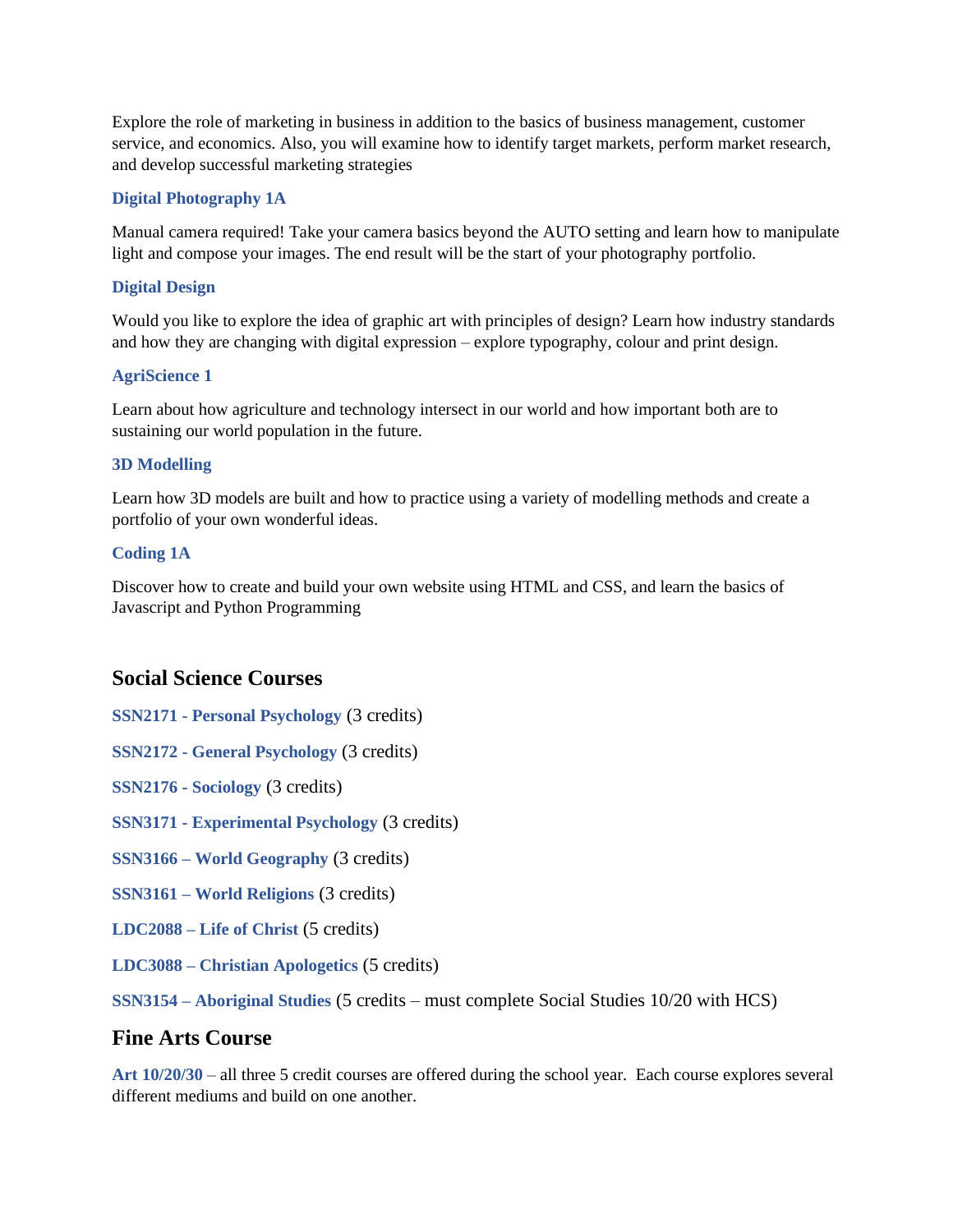**Choir 10/20/30** – all students participate in the Central Alberta Homeschool Choir Performances

**Drama 10/20/30** – all students participate in the Drama program offered by Mr. and Mrs. Zepick in Central Alberta

**Private Music Option** – If you have completed your Royal Conservatory Examinations you may be eligible for credits – other programs will be assessed for compatibility with RCM

**Music 10/20** – if you are taking private music lessons but not RCM – you can receive credits for your work and performance

## **Second Languages**

**French 10/20/30**

**Spanish 10**

## **Career and Technology Courses**

## **Agriculture**

**AGR1010 – Introduction to Agriculture** - Students explore and gain an understanding of the diversity of agricultural activity in Alberta, Canada, and the global community. They will also learn about the economic, environmental, and social significance of agriculture.

**AGR1040 – Animal Basics** - Students learn to identify and demonstrate the basic steps involved in raising and caring for a domestic animal. Students gain an understanding of general care to ensure animal health. Students may choose between a horse, cow, sheep, cat or dog to focus their studies on.

**AGR2020 Equine Husbandry and Welfare** – Students learn about the care and handling of horses, stabling, husbandry and general welfare.

**AGR2045 – Companion Animals** – students learn the qualities and characteristics of animals suitable for companionship including dogs, cats, rodents, and reptiles. Lots of information is provided about different breeds and their pros and cons.

**AGR3000 – Agriculture Safety** – students learn about workplace safety from an agriculture perspective. This course is mandatory for all Green Certificate modules.

### **Photography**

**COM1005 – Visual Composition** - students learn to employ fundamental elements and principles of design for various media and gain a strong foundational multidisciplinary experience in preparation for other Communication Technology courses.

**COM1205 – Introduction to Photography** - Introduction students develop essential skills in camera use with a focus on basic composition, set-up, and examination of exposure. Students operate a camera to capture images and produce final display proofs.

**COM1215 – Photograph Exposure** - Students learn the technical and creative uses of aperture, shutter speed and ISO, and demonstrate how combinations of the three elements give very different results. Students also discover how a correct exposure is obtained through the combination of shutter speed,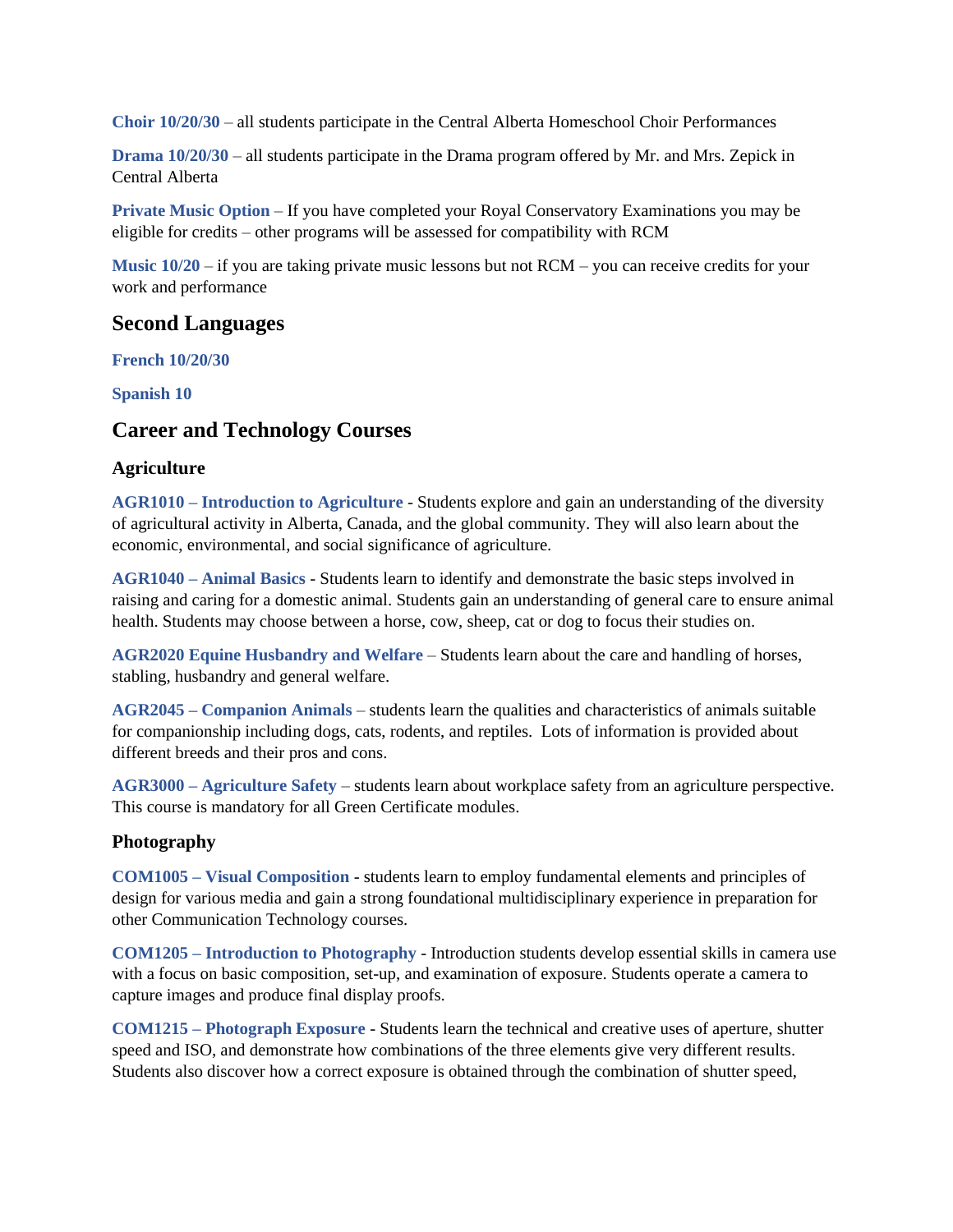aperture and ISO, which make up the photographic triangle. Access to a camera with the ability to control aperture and shutter speed independently, and to processing and display equipment

**COM1275 – digital Processing** - Students learn the fundamentals of consumer-based digital image acquisition, management, composition, manipulation and editing software to improve image composition

# **IMPORTANT – THE ABOVE FOUR COURSES ARE TAUGHT AS ONE UNIT FOR 4 CREDITS.**

## **Community Care Services**

**CCS3110 – Early Learning and Child Care 1 -** Students investigate the roles and responsibilities of a childcare worker, and develop communication, observation and skills for guiding behaviour. Access to children *between the ages of 0–5* in any of the following ways: a licensed child care centre; a licensed preschool; a licensed or approved family day home; a licensed out-of-school care program; or, a schoolbased pre-Kindergarten program

**CCS3120 – Early Learning and Child Care 2** - Students will develop skills to assist in promoting the physical, intellectual and language development in children from birth to age six.

**CCS3130 – Early Learning and Child Care 3** - Students will develop skills to assist in promoting the social-emotional and creative development with children from birth to age 6. Students also will examine the development of learning through play

**CCS3140 – Early Learning and Child Care 4** - Students will examine family dynamics and issues, as well as the cultural diversity of the children and families under their care. Students also will develop skills to support and promote the cultural identity of children

**CCS3150 – Early Learning and Child Care 5** - Students will learn appropriate practices related to routines in a child care program. Students also will plan for the health, safety and well-being of children in child care programs

# **IMPORTANT – THE ABOVE FIVE COURSES HAVE TO BE TAKEN SEQUENTIALLY AND UPON COMPLETION, STUDENTS CAN APPLY FOR THEIR DAY CARE WORKER 1 CERTIFICATION WHICH ALLOWS THEM TO WORK IN ANY DAYCARE IN ALBERTA.**

## **Fashion Studies**

**FAS1000 – Fashion Illustration** - 1 introduces students to the world of fashion illustration and the work of a fashion artist. They learn to sketch a croquis, incorporate simple gestures. Then, they apply these skills to create fashion illustrations.

**FAS1030 – Sewing Fundamentals** - students learn how to use and care safely for sewing and pressing equipment, and to apply these skills in project assembly. Students need access to sewing-related equipment and supplies. This course is the prerequisite for most other Fashion Studies courses.

**FAS1060 – Creating Accessories 1** - Creating Accessories 1 students use basic sewing skills and techniques to construct a home or personal accessory. Access to sewing-related equipment and supplies is essential.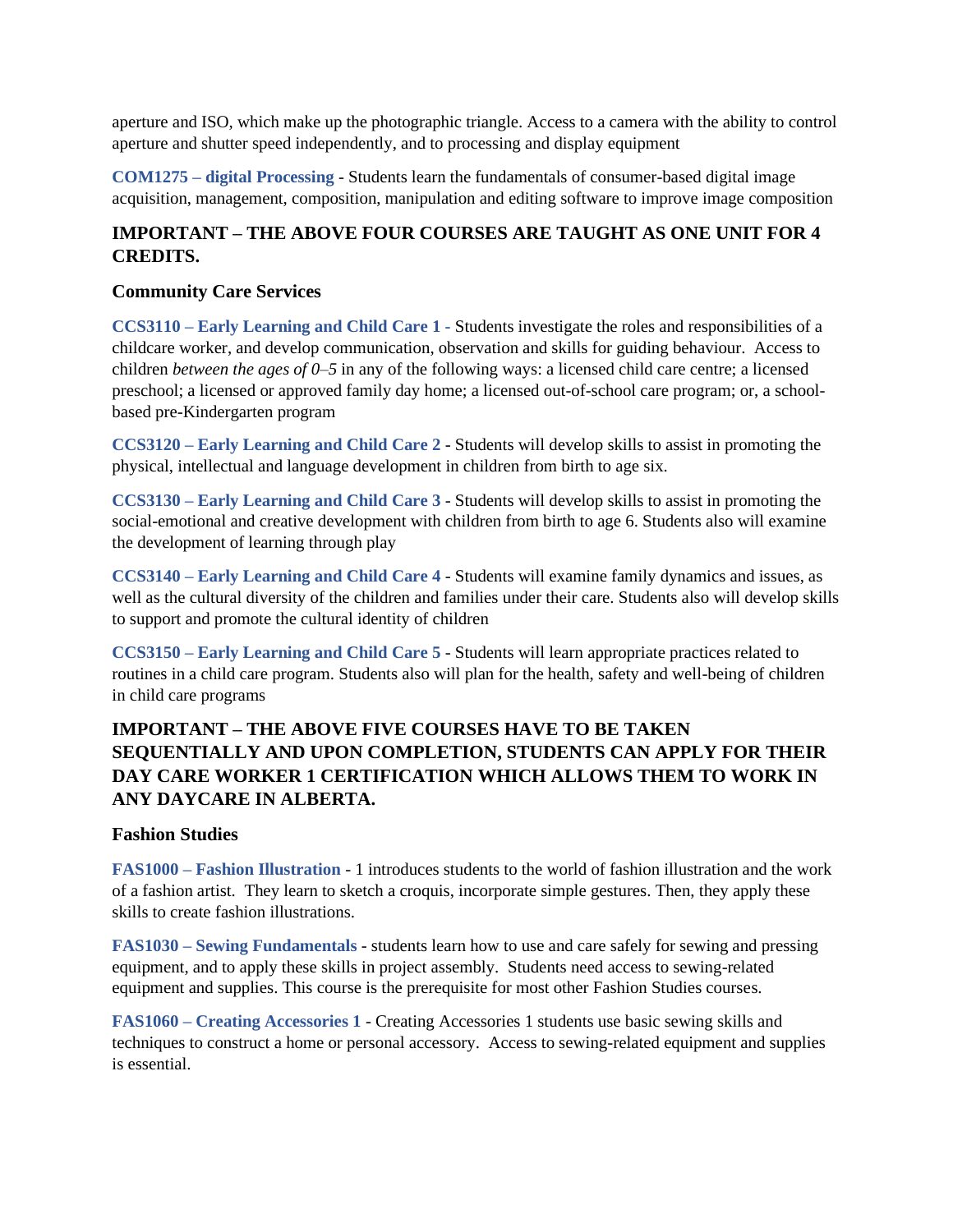**FAS1130 – construction Fundamentals 1** - Construction Fundamentals 1 students learn how to determine pattern size, choose a suitable pattern and fabric, make pattern alterations, and prepare the fabric and pattern for layout. These skills will be applied during the assembly of a simple garment.

**FAS1190 – Textile Arts 1** - students explore various yarn or textile art techniques and apply basic skills while creating a project. Students can choose from knitting, crocheting, quilting or a textile art of their choice

### **Financial Management**

**FIN1010 – Personal Financial Information** - allows students to explore such concepts that affect the finances of an individual, including budgeting for living on their own, income and expenditures and more.

**FIN1015 – Accounting Prep** - Accounting Prep introduces students to accounting and terminology unique to financial accounting. Students become familiar with financial statements, generally accepted accounting principles and how to prepare for the process of starting up a business

## **Foods**

**FOD1010 – Food Basics** - students learn safe and sanitary food handling procedures, equipment care, comprehension of recipes, and the importance of efficient work habits. Students need access to a personal or commercial food preparation facility**. This course is the pre-requisite for all subsequent** Foods courses. There is no final exam for this course

**FOD1020 – Contemporary Baking** - , students develop an demonstrate and understanding of traditional and contemporary baking focusing on basic measuring techniques, preparation methods, role of ingredients and the proper use of equipment for baked goods. This course is the pre-requisite for all other baking courses.

**FOD1030 – Snacks and Appetizers** - students apply the importance of snacks and appetizers related to lifestyle, by making nutritious, as well as delicious snacks and appetizers. Students need access to a personal or commercial food preparation facility. There is no final exam for this course

**FOD1040 – Meal Planning** - students develop an understanding of planning, preparation, and evaluation of balanced healthy meals.

**FOD1060 – Canadian Heritage Foods** – students will explore the roots of many of the Canadian foods including foods the pioneers consumed.

**FOD2040 – Cake and Pastry** - students expand their knowledge and skills in the production of a variety of cake and pastry products

**FOD2070 – Soups and Sauces** - students combine stocks with various thickening agents to produce hearty soups and sauces.

**FOD2090 – Creative Cold Foods** - students learn to combine nutrition and creativity in the preparation of salads and sandwiches

## **Health Care Services**

**HCS3000 – Workplace Safety Systems** - students will gain knowledge, skills, and attitudes in workplace health and safety preparing them for workplace orientation to off-campus education learning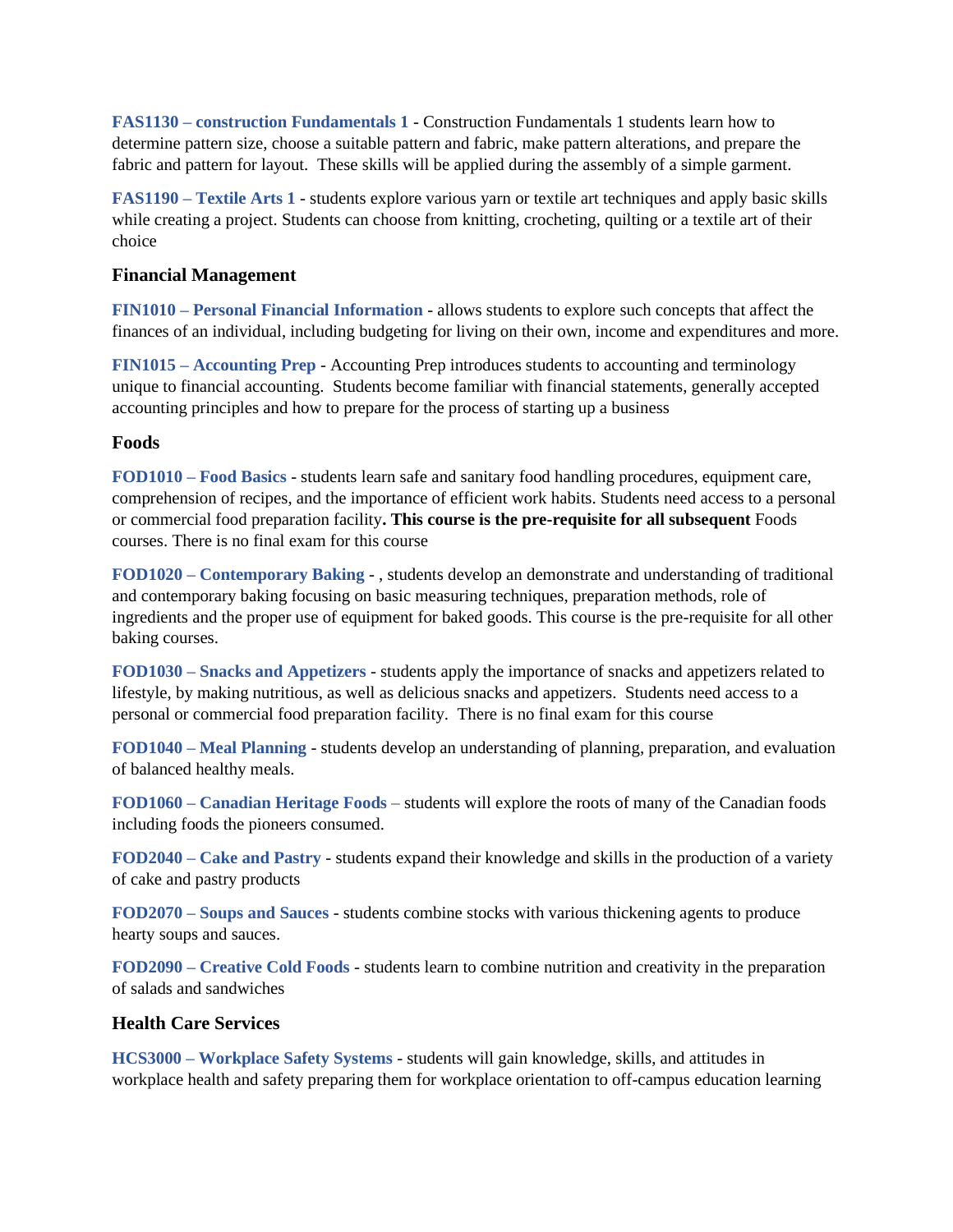experiences, and the transition to the world of work. This course is required for all off-campus courses such as RAP and Work Experience. Students will receive a certificate upon completion with a 70%+

**HCS3010 – Workplace Safety Practices** - This course will benefit the academic growth of students as well as keep them safe as they begin their working lives. In Workplace Safety Practices, students explore workplace safety principles and practices, and apply these principles and practices to a variety of contexts. Students will receive a certificate upon completion with a 70% +

**HCS1010 – Health Services** - students examine fundamental attitudes, knowledge, and skills to prepare for further study in career pathways in health, recreation, and community services. Concepts related to the determinants of health, the dimensions of wellness, basic principles of anatomy, physiology, and disease, and basic safety and reporting protocols for providing care to individuals in health, recreation, volunteer, and community support settings are reviewed (mandatory for HSS3020)

**HSS3020 – Mental Health and Wellness** – with mental health being so important after the past pandemic, students will acquire the attitude, skills, and knowledge necessary for achieving and maintaining mental health and wellness.

**HSS1020 – Nutrition and Wellness** - Students learn the importance of nutrition and hydration for the promotion and maintenance of physical, emotional and social health and wellness throughout life. Students evaluate food and supplement choices, the effects of activity on nutritional requirements and the use of labels to improve daily nutritional intake at all ages

## **Mechanics**

**MEC1040 -Engine Fundamentals** -students will learn the tools and techniques of engine tuneups with a 2 cycle engine. A lawn mower or dirt bike are needed to complete the course.

## **Information Processing**

**INF1030 – Word Processing 1**- Students are introduced to the proper use of word processing software, including document creation, editing and printing of properly formatted documents.

**INF1060 – Spreadsheeting** - Students develop skills in the proper use of spreadsheet software through general data manipulation and personal record keeping

**INF1070 – Digital Presentation** - Students develop skills with tools used for computerized presentations involving text, data, graphics, sound and animation

# **IMPORTANT – THE ABOVE THREE COURSES PLUS E-LEARNING WITH CANVAS ARE MANDATORY COURSES FOR ALL STUDENTS ENROLLED AS FULL TIME STUDENTS WITH HOPE CHRISTIAN SCHOOL.**

**INF2020 – Keyboarding** - Students enhance their occupational level keyboarding competence of all keystroke functions, using unedited, edited and straight copy material. Students will have to achieve a WPM between 30 and 50 and a numerical keystroke speed between 100 and 125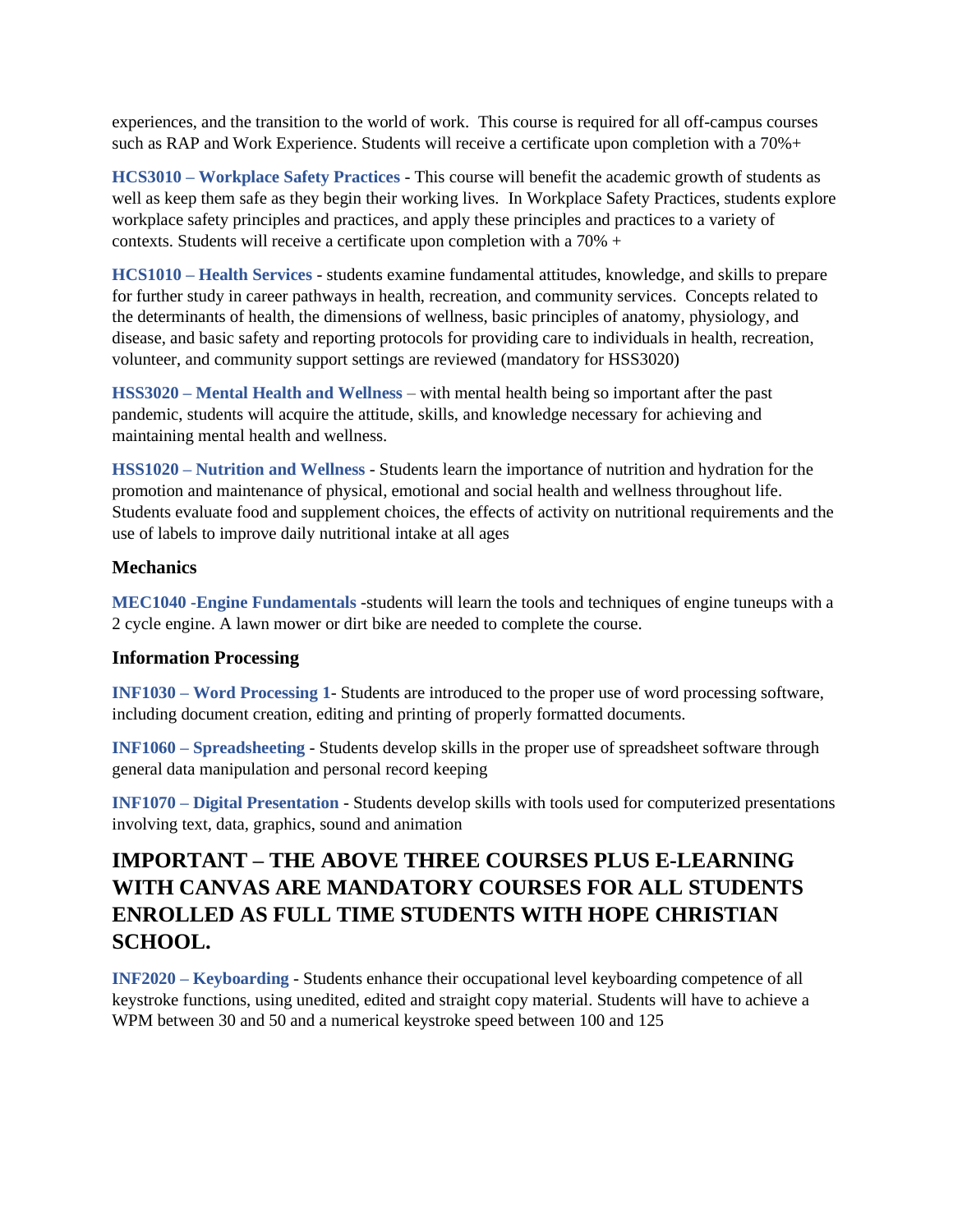## **Computer Science Options**

## **PC Repair (IT Essentials)**

IT Essentials covers fundamental computer and career skills for entry-level IT jobs. The IT Essentials curriculum covers the fundamentals of computer and mobile device hardware and software, and advanced concepts such as security, networking, virtual tools, and the responsibilities of an IT professional. This course provides a learning pathway to the "Introduction to Networks" course.

### **Video Game Design and Programming (2 courses available)**

Video Game Design and Programming 1 and 2 is a fun and easy text-software design guide combination that uses an activity-based integrated curriculum: theory-based reading with game-building application lessons. It supports cross-curriculum and STEM learning as students will use math and science principles, in addition to language arts, social sciences, and applied technology knowledge, to program their own games. Students need no knowledge of programming or game design before beginning with this curriculum.

### **C++ Programming**

This course covers all the basics of programming in the C++ programming language as well as the fundamental concepts and techniques used in object-oriented programming. The course starts with some universal basics, without relying on object concepts, and gradually extends to the advanced issues the student will encounter when using the objective approach.

### **Java Programming 12 (Grade 11 +)**

This programming course uses virtual robots to teach object-oriented programming in general. This helps students to become comfortable with many aspects of objects and classes. These include: Programming with Objects Extending Classes with Services Developing Methods Making Decisions Using Variables

#### **Linux Operating System**

Knowledge of Linux is a helpful skill for a wide variety of careers in business and Information Technology fields. Many emerging and growing career opportunities including big data, cloud computing, cyber security, information systems, networking, programming and software development (to name a few) require basic to advanced knowledge of the Linux command line.

#### **Cisco CCNA Networking (3 courses available) (intro to computer science mandatory)**

Introduction to Networks is the first course in the Cisco CCNA Networking curriculum. It introduces the architectures, models, protocols, and networking elements that connect users, devices, applications and data through the Internet and across modern computer networks - including IP addressing and Ethernet fundamentals. By the end of the course, students can build simple local area networks (LAN) that integrate IP addressing schemes, foundational network security, and perform basic configurations for routers and switches. This course provides a learning pathway to the "Switching, Routing and Wireless Essentials" course.